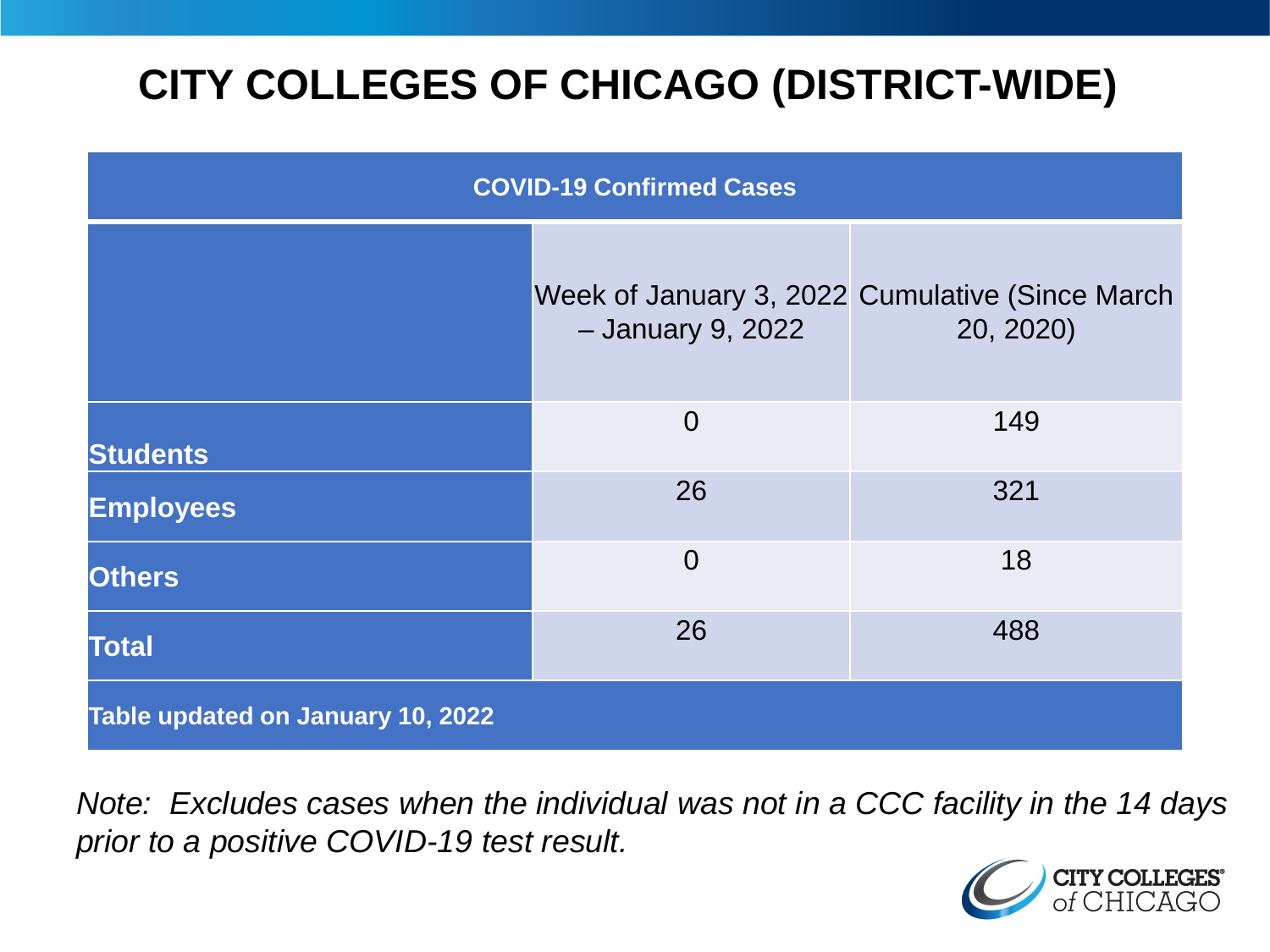### **DALEY COLLEGE**

| <b>COVID-19 Confirmed Cases</b>   |                   |                                                              |
|-----------------------------------|-------------------|--------------------------------------------------------------|
|                                   | - January 9, 2022 | Week of January 3, 2022 Cumulative (Since March<br>20, 2020) |
| <b>Students</b>                   | $\overline{0}$    | 9                                                            |
| <b>Employees</b>                  | 3                 | 41                                                           |
| <b>Others</b>                     | $\overline{0}$    | 3                                                            |
| <b>Total</b>                      | 3                 | 53                                                           |
| Table updated on January 10, 2022 |                   |                                                              |

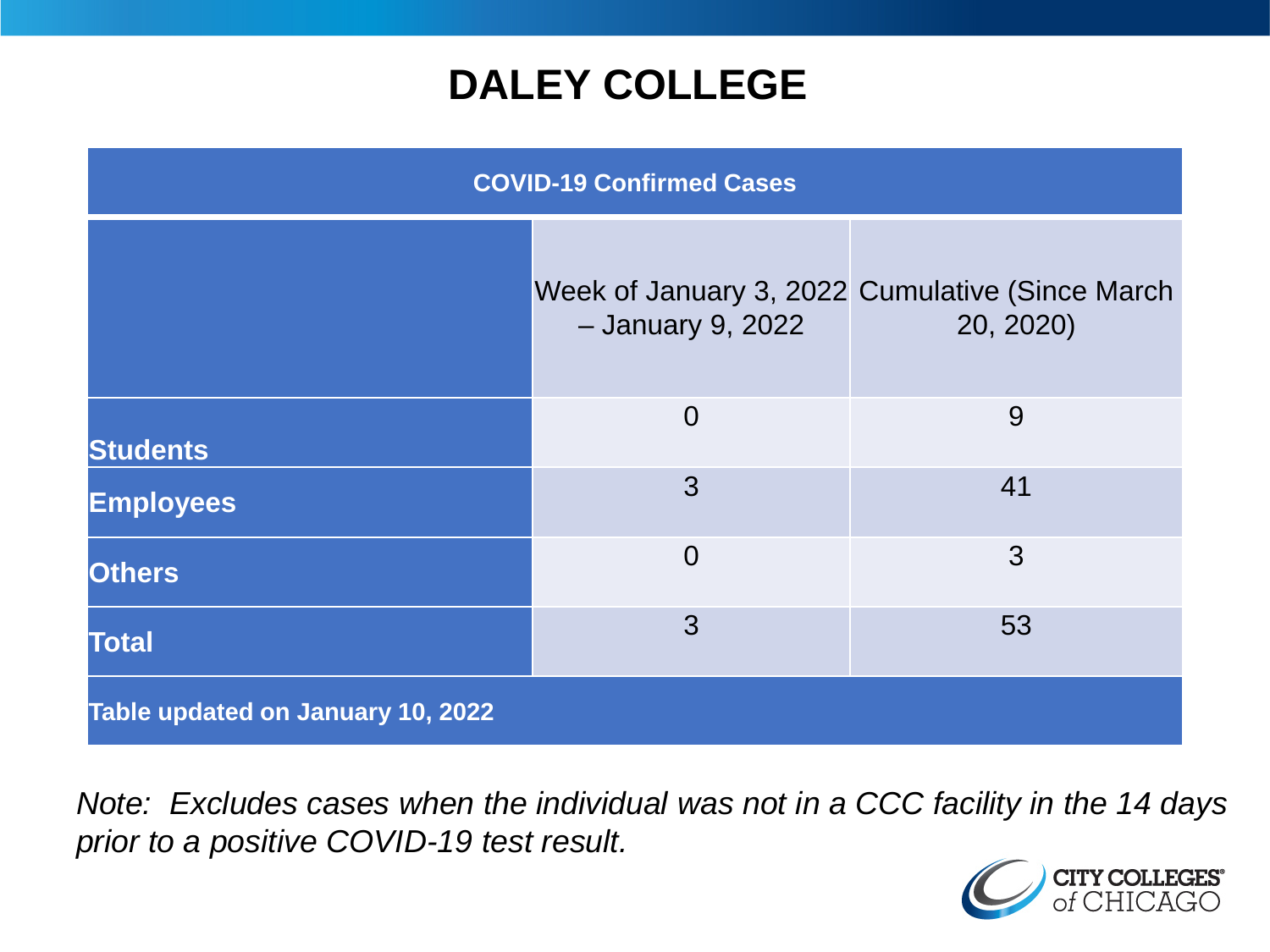### **HAROLD WASHINGTON COLLEGE**

| <b>COVID-19 Confirmed Cases</b>   |                   |                                                              |
|-----------------------------------|-------------------|--------------------------------------------------------------|
|                                   | - January 9, 2022 | Week of January 3, 2022 Cumulative (Since March<br>20, 2020) |
| <b>Students</b>                   | $\overline{0}$    | 24                                                           |
| <b>Employees</b>                  | 2                 | 31                                                           |
| <b>Others</b>                     | $\Omega$          | $\overline{2}$                                               |
| <b>Total</b>                      | 2                 | 57                                                           |
| Table updated on January 10, 2022 |                   |                                                              |

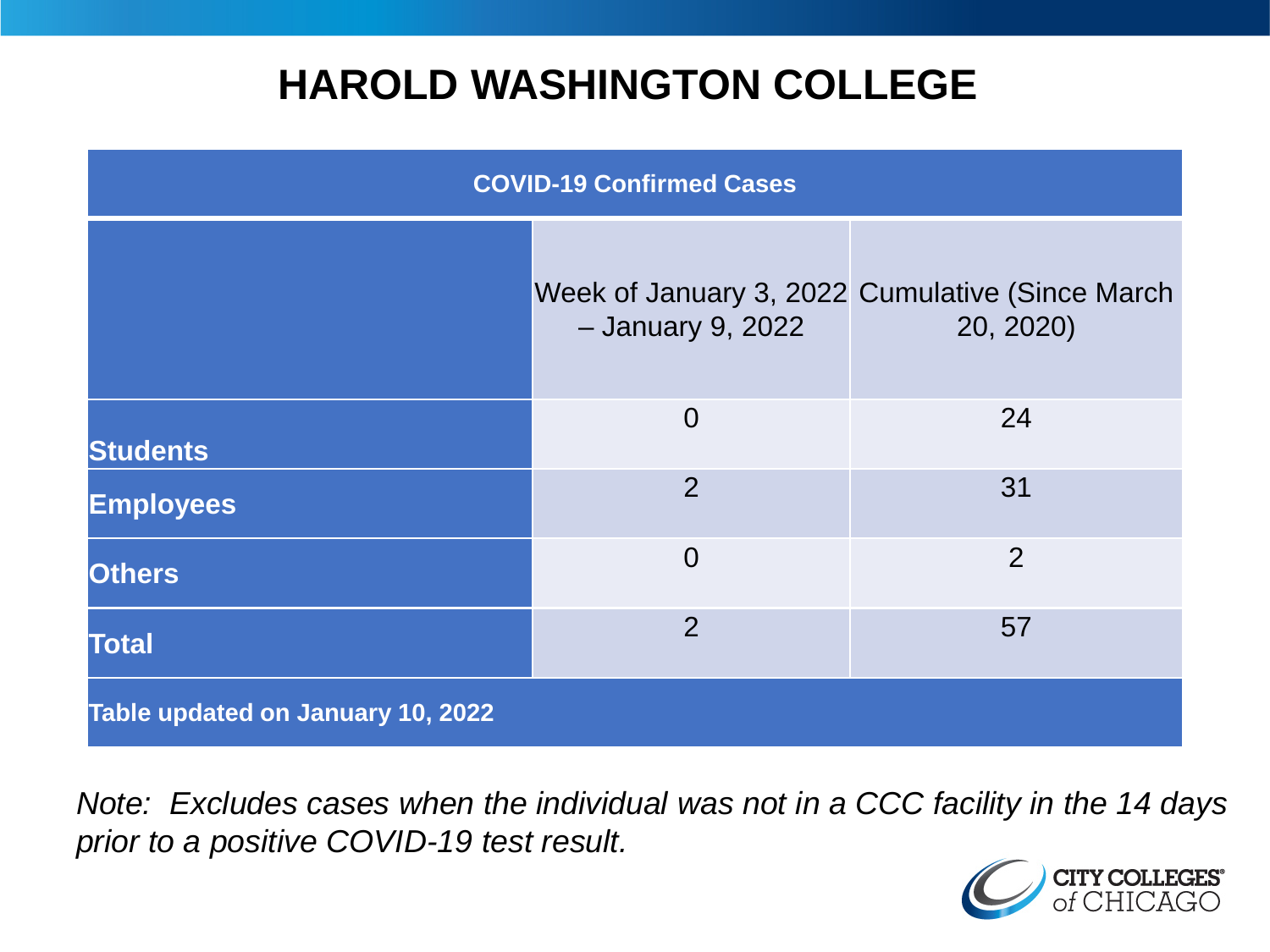### **KENNEDY-KING COLLEGE**

| <b>COVID-19 Confirmed Cases</b>   |                   |                                                              |
|-----------------------------------|-------------------|--------------------------------------------------------------|
|                                   | - January 9, 2022 | Week of January 3, 2022 Cumulative (Since March<br>20, 2020) |
| <b>Students</b>                   | $\overline{0}$    | 12                                                           |
| <b>Employees</b>                  | $\overline{4}$    | 55                                                           |
| <b>Others</b>                     | $\overline{0}$    | $\overline{2}$                                               |
| <b>Total</b>                      | $\overline{4}$    | 69                                                           |
| Table updated on January 10, 2022 |                   |                                                              |

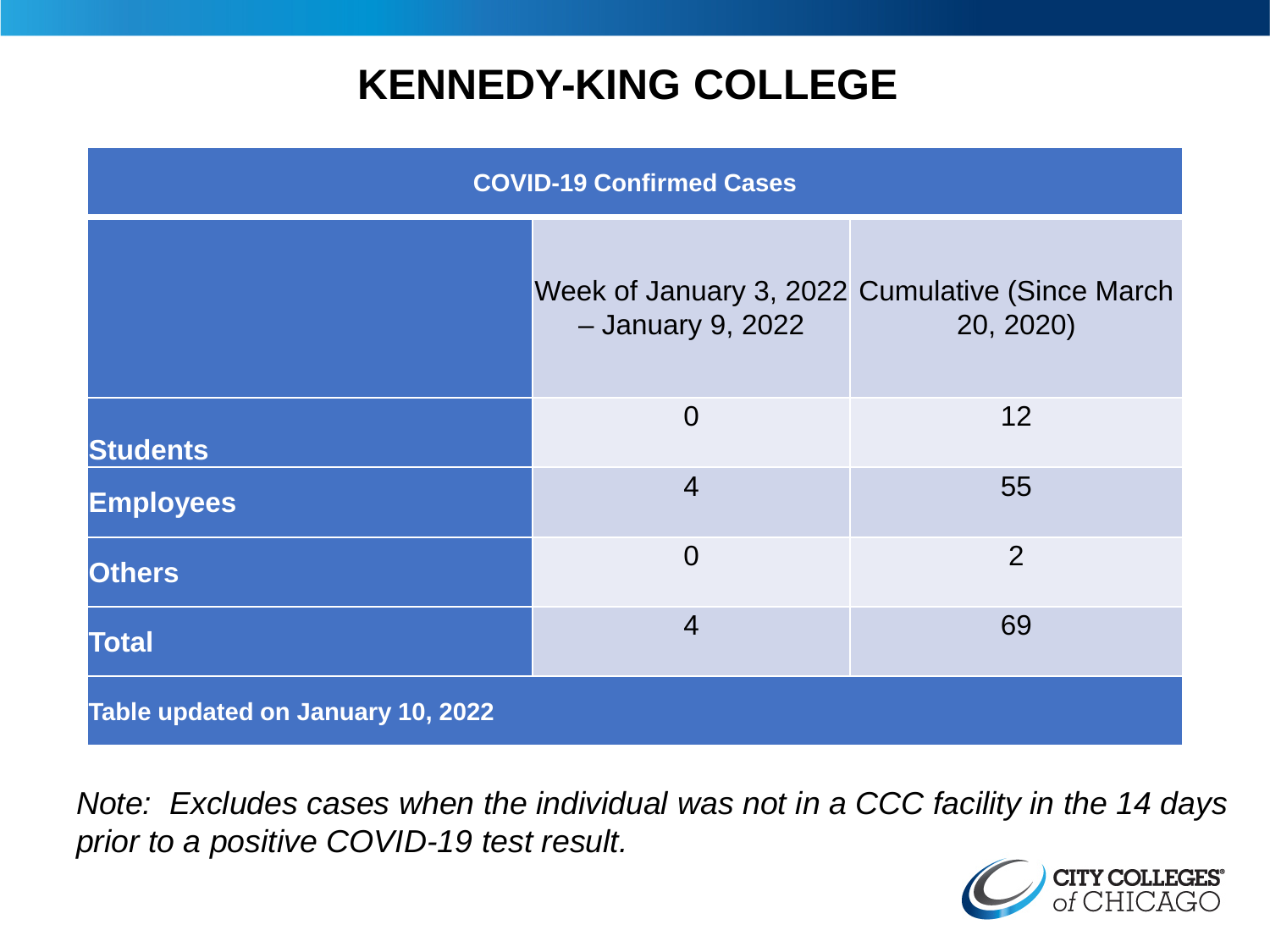## **MALCOLM X COLLEGE**

| <b>COVID-19 Confirmed Cases</b>   |                   |                                                               |
|-----------------------------------|-------------------|---------------------------------------------------------------|
|                                   | - January 9, 2022 | Week of January 3, 2022 Cumulative (Since March)<br>20, 2020) |
| <b>Students</b>                   | $\overline{0}$    | 60                                                            |
| <b>Employees</b>                  | 8                 | 60                                                            |
| <b>Others</b>                     | $\overline{0}$    | 3                                                             |
| <b>Total</b>                      | 8                 | 123                                                           |
| Table updated on January 10, 2022 |                   |                                                               |

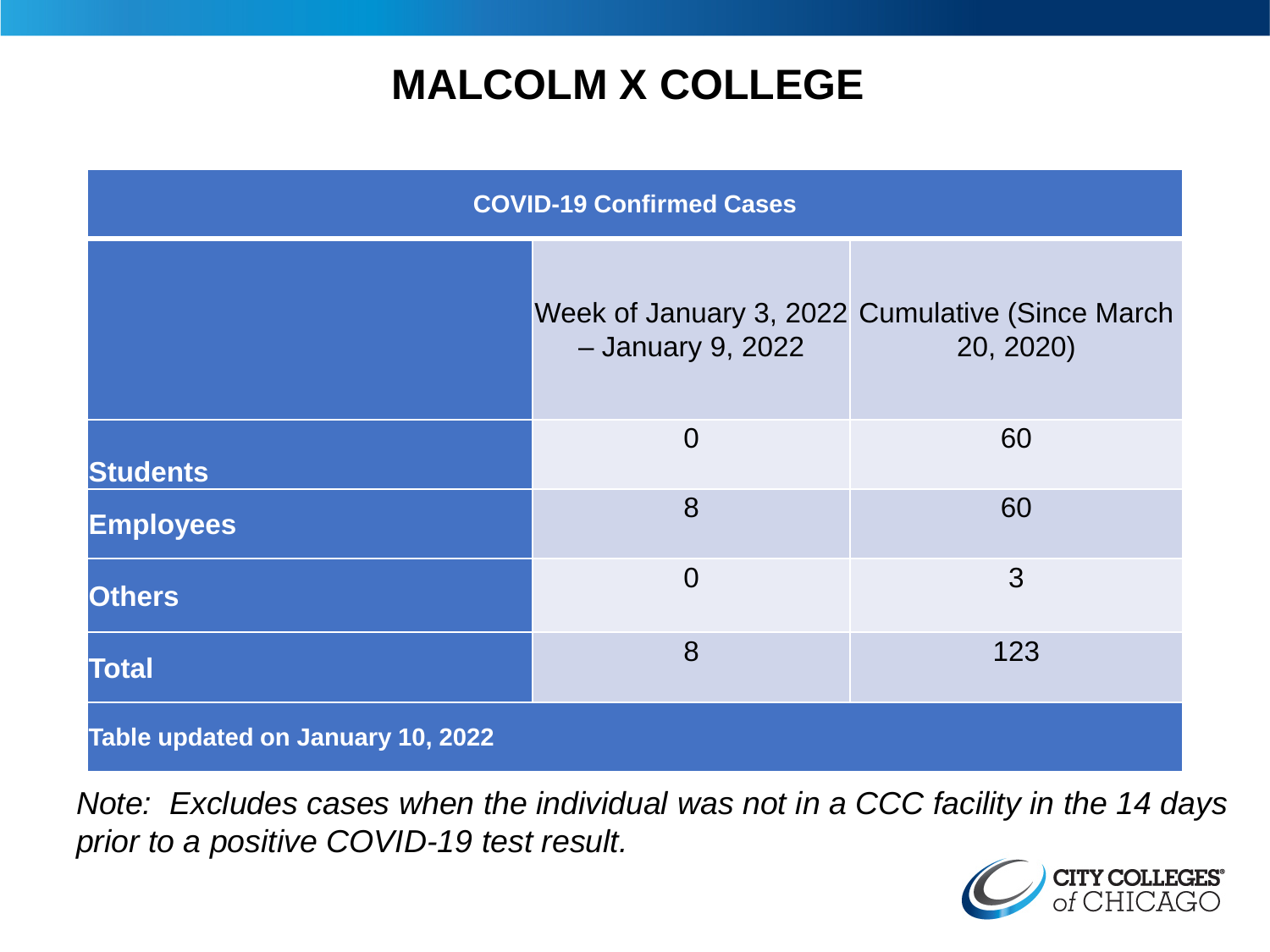# **OLIVE-HARVEY COLLEGE**

| <b>COVID-19 Confirmed Cases</b>   |                   |                                                              |
|-----------------------------------|-------------------|--------------------------------------------------------------|
|                                   | - January 9, 2022 | Week of January 3, 2022 Cumulative (Since March<br>20, 2020) |
| <b>Students</b>                   | $\overline{0}$    | 8                                                            |
| <b>Employees</b>                  | 6                 | 46                                                           |
| <b>Others</b>                     | $\overline{0}$    | $\overline{4}$                                               |
| <b>Total</b>                      | 6                 | 58                                                           |
| Table updated on January 10, 2022 |                   |                                                              |

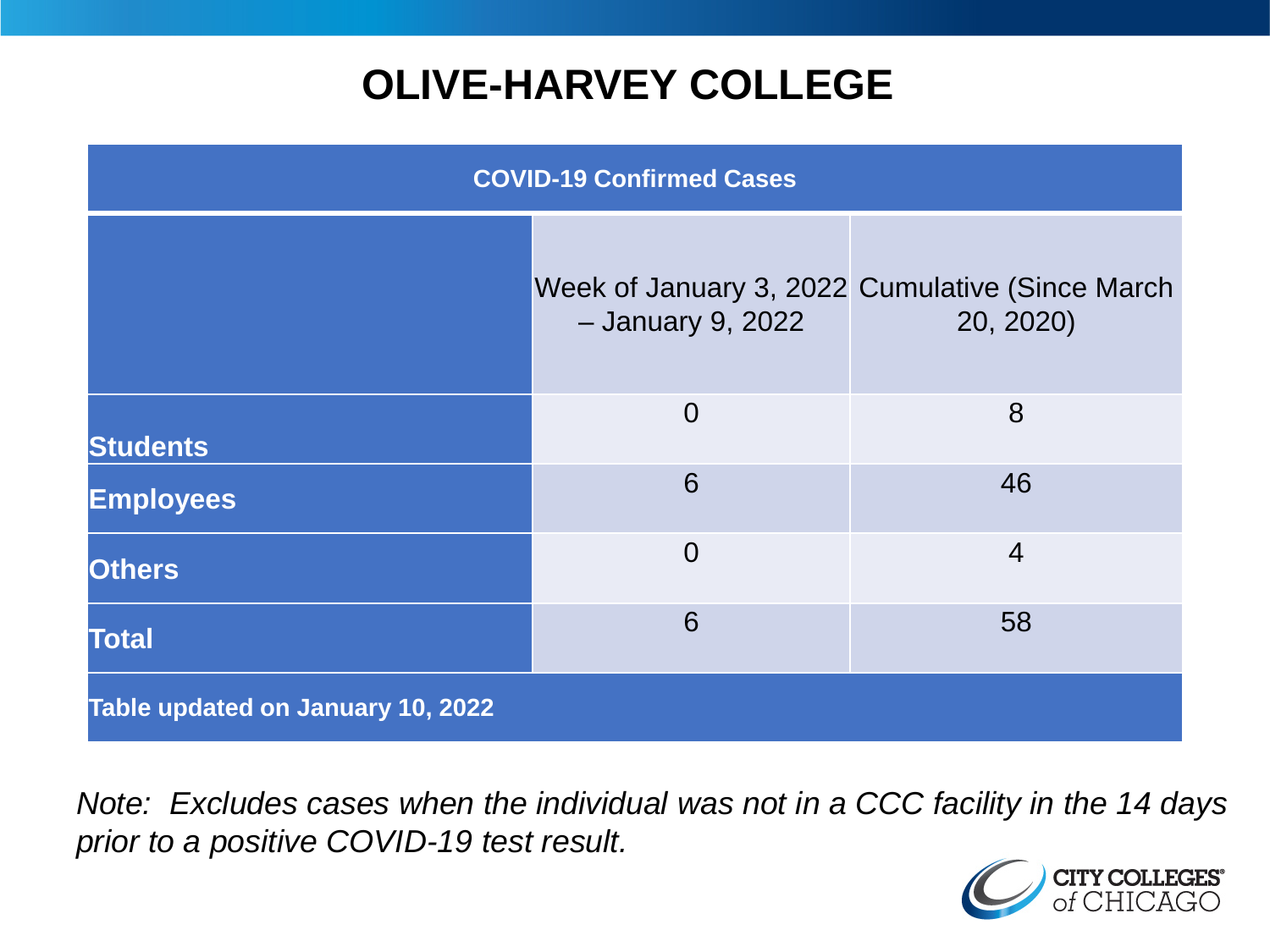### **TRUMAN COLLEGE**

| <b>COVID-19 Confirmed Cases</b>   |                   |                                                              |
|-----------------------------------|-------------------|--------------------------------------------------------------|
|                                   | - January 9, 2022 | Week of January 3, 2022 Cumulative (Since March<br>20, 2020) |
| <b>Students</b>                   | $\overline{0}$    | 15                                                           |
| <b>Employees</b>                  |                   | 47                                                           |
| <b>Others</b>                     | $\overline{0}$    | $\overline{0}$                                               |
| <b>Total</b>                      | 1                 | 62                                                           |
| Table updated on January 10, 2022 |                   |                                                              |

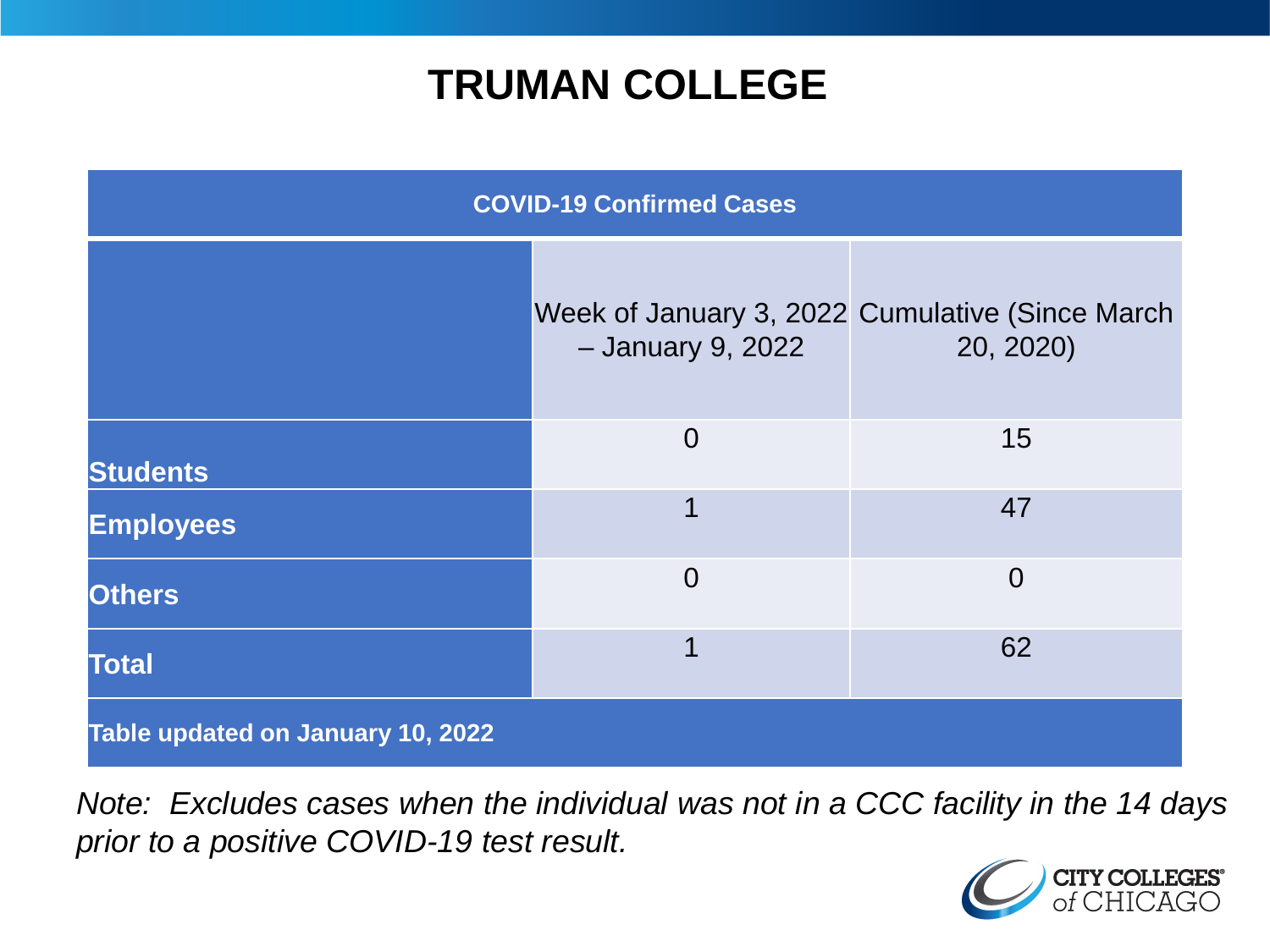### **WRIGHT COLLEGE**

| <b>COVID-19 Confirmed Cases</b>   |                   |                                                              |
|-----------------------------------|-------------------|--------------------------------------------------------------|
|                                   | - January 9, 2022 | Week of January 3, 2022 Cumulative (Since March<br>20, 2020) |
| <b>Students</b>                   | $\overline{0}$    | 21                                                           |
| <b>Employees</b>                  | $\overline{2}$    | 35                                                           |
| <b>Others</b>                     | $\overline{0}$    | 2                                                            |
| <b>Total</b>                      | $\overline{2}$    | 58                                                           |
| Table updated on January 10, 2022 |                   |                                                              |